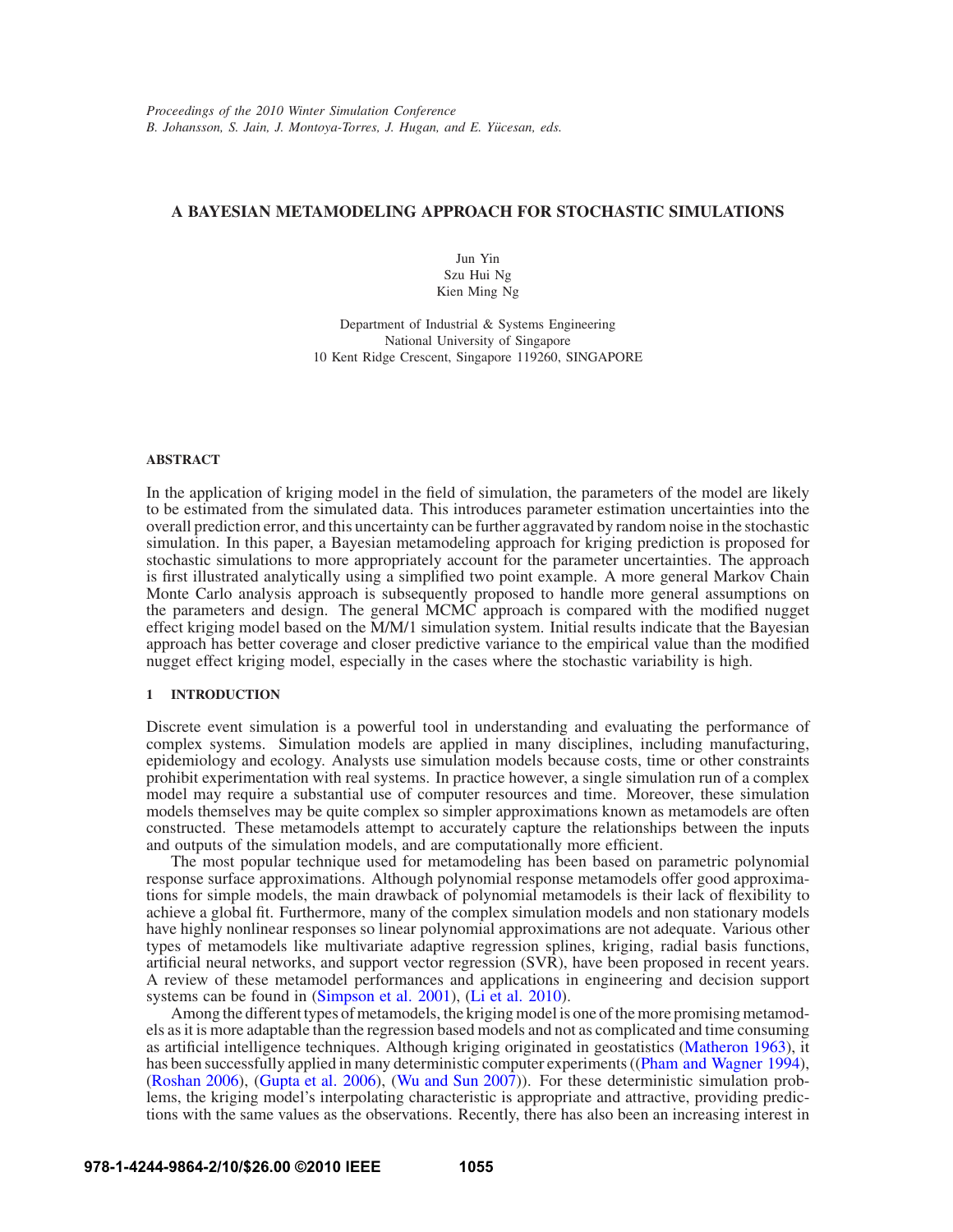adopting kriging metamodels for stochastic simulations, including discrete event simulation. Under homoscedastic assumptions on the noise, the kriging model with the nugget effect, which was originally proposed by (Cressie 1993) to account for measurement error in spatial statistics, has been applied by (Huang et al. 2006). The application of this model to stochastic simulation has been very successful if the underlying homoscedastic assumptions are met. However, the performance deteriorates quickly when the noise varies ((Yin, Ng, and Ng 2008), (Li et al. 2010)). (Kleijnen and Beers 2005) proposed two methods to improve the application of kriging in stochastic problems: the replication method and the studentization method. Both methods essentially converts the general heteroscedastic problem into a homoscedastic problem and applying the traditional kriging or nugget effect model. These methods however require sufficient computing resources and prior information about the variance function. (Yin, Ng, and Ng 2008) and (Ankenman, Nelson, and Staum 2010) propose the modified nugget effect model and the stochastic kriging model respectively to address the more general heteroscedastic case. Although these models enable much better modeling of stochastic systems, several issues in parameter estimation arise when the noise levels are high (Yin, Ng, and Ng 2009).

In this paper, we propose a Bayesian approach for kriging metamodeling for stochastic simulations. This general approach overcomes some of the problems identified in (Yin, Ng, and Ng 2009) by appropriately accounting for the parameter uncertainties in the predictor.

This paper proposes a general kriging metamodel for stochastic simulations, of which existing work of (Yin, Ng, and Ng 2008) is a special case. In this model, uncertainty in the regression parameters and the noise levels are accounted for, and we discuss a general approach to fully account for all parameter estimation and uncertainties under different assumptions over several given special cases and examples. This paper is organized as follows. In Section 2, we first describe our kriging metamodel formulation, then derive the predictive distributions of the model for specific special cases. Then, we propose a Markov Chain Monte Carlo (MCMC) approach to derive the predictive distribution for the general case. Finally in section 3, a comparison between the modified nugget effect model and the proposed Bayesian approach for kriging metamodeling is provided based on the M/M/1 queue.

### **2 MODELING APPROACH**

Let  $Y<sup>s</sup>(x)$  be the output from the stochastic simulation at  $x_i$ , where  $x_i = (x_1, \ldots, x_p)^T_i$  is a point in a *p*-dimensional input space. We assume that  $Y^s(x_i)$  can be described by

$$
Y^{s}(x_{i}) = Z(x_{i}) + \xi(x_{i}) \quad i = 1,...,n
$$
 (1)

where  $Z(x)$  is a *Gaussian process* with mean  $\mu(x) = F^T(x)\beta$  and covariance function  $\sigma_z^2 R_z$ , which we denote as  $GP(\mu(x), \sigma_z^2 R_z)$ , and  $\xi(x)$  is also a Gaussian process with with mean 0 and covariance function  $\sigma_m^2 + \sigma_e^2 R_e$ ,  $GP(0, \sigma_m^2 I + \sigma_e^2 R_e)$ .  $F(x)$  is a vector of *q* functions of *x*, and *I* is the identity matrix. We further assume that *Z* and ξ are independent. This general modeling of ξ as a *Gaussian process* enables a wider class of stochastic models to be modeled.  $\sigma_m^2$  can be typically thought of as the white noise or base measurement error inherent throughout the system and  $\sigma_e^2 R_e$  as the additional variability that is dependent on the input location. Describing  $\xi(\cdot)$  in this manner enables the error covariances to be modeled as functions of locations and can also provide estimation of the noise at unobserved points by "borrowing" information on variability from other nearby points. This formalizes the ideas in (den Hertog, Kleijnen, and Siem 2005) and (Yin, Ng, and Ng 2008) for estimating variances at unobserved points where ad hoc interpolation and bootstrapping techniques were taken. The general form of (1) is similar to the form proposed in (Ankenman, Nelson, and Staum 2010) when the defined intrinsic variance is estimated. When*Re* is diagonal, (1) reduces to the independent noise model adopted by (Yin, Ng, and Ng 2008) and (Ankenman, Nelson, and Staum 2010).

The correlation function *R* can have different forms, and usually depends on correlation parameters  $\phi$ . A popular choice is the power exponential family of correlation functions which is commonly applied in the field of computer experiment for its smooth response characteristics,

$$
R_z(x_i, x_j) = \prod_{k=1}^p \exp(-\phi_{z,k}(x_{i,k} - x_{j,k})^q), R_e(x_i, x_j) = \prod_{k=1}^p \exp(-\phi_{e,k}(x_{i,k} - x_{j,k})^q)
$$
(2)

The scale correlation parameters  $\phi_{z,k}$  and  $\phi_{e,k}$  are the sensitivity parameters that control how fast the correlation decays with distance in the *k*th dimension, and the parameter *q* controls in general the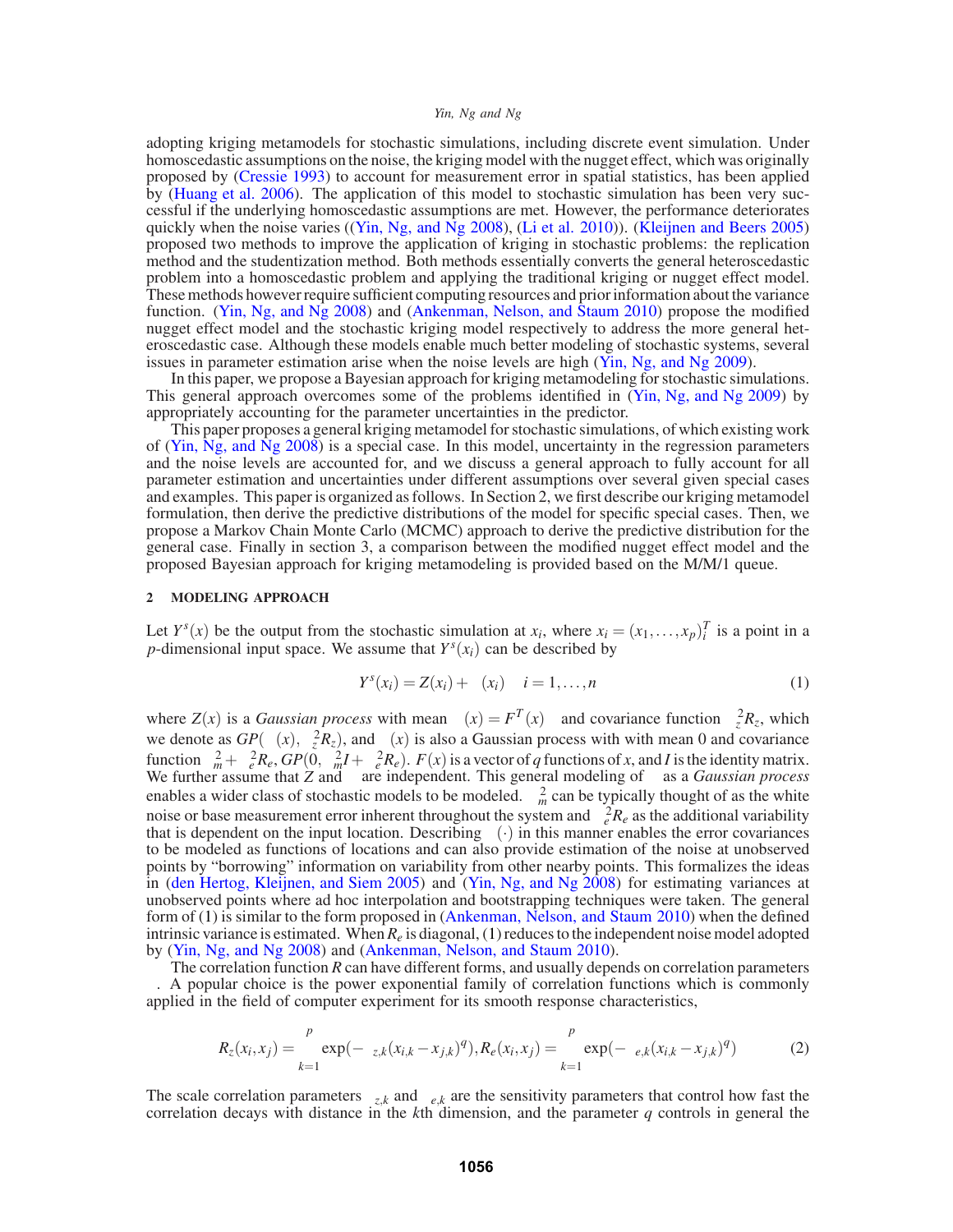smoothness of the response. When  $q = 1$ , (2) is commonly known as the exponential correlation function, and when  $q = 2$ , it is known as the Gaussian correlation function. Other forms of correlation functions including the linear correlation function given in the Eq.  $(3)$  below, the Matérn class of functions, the rational quadratic class of functions and the spline functions (more details can be found in Cressie (1993)).

$$
R_z(x_i \cdot x_j) = \prod_{k=1}^p 1 - \phi_{z,k} |x_{i,k} - x_{j,k}|, R_e(x_i, x_j) = \prod_{k=1}^p 1 - \phi_{e,k} |x_{i,k} - x_{j,k}|
$$
(3)

#### **2.1 Modeling Uncertainty**

In the model defined in (1) and the correlation function in (2) or (3), the parameters  $\theta = (\beta, \sigma_z^2, \phi_z, \sigma_e^2, \sigma_m^2, \phi_e)$ are typically unknown. One Bayesian approach to quantify this uncertainty is to assign a prior distribution  $p(\beta, \sigma_z^2, \phi_z, \sigma_e^2, \sigma_m^2, \phi_e)$  on the parameters.

In this paper, we assume that  $\beta$ ,  $\sigma_z^2$ ,  $\phi_z$  and  $\sigma_e^2$ ,  $\sigma_m^2$ ,  $\phi_e$  are independent. We also assume that  $\beta$ ,  $\sigma_z^2$  and  $\phi_z$  are independent, and  $\sigma_e^2$  and  $\sigma_m^2$  and  $\phi_e$  are independent. Then, the pri can be written as

$$
p(\theta) = p(\beta, \sigma_z^2, \phi_z, \sigma_e^2, \sigma_m^2, \phi_e) = p(\beta, \sigma_z^2) p(\phi_z) p(\sigma_e^2) p(\sigma_m^2) p(\phi_e)
$$
  
=  $p(\beta | \sigma_z^2) p(\sigma_z^2) p(\phi_z) p(\sigma_e^2) p(\sigma_m^2) p(\phi_e).$  (4)

This modeling approach also facilitates the accounting of any priori knowledge on the parameters to be accounted for. In the case with little prior information, the non informative priors can be used.

#### **2.2 Bayesian Prediction and Predictive Distribution**

Based on (1) and (4), to predict the response  $Y^s(x_0) = Z(x_0)$  at any  $x_0$ , we first obtain the predictive distribution of  $Y<sup>s</sup>(x<sub>0</sub>)$ . The posterior predictive distribution at  $x<sub>0</sub>$  can be obtained by

$$
f(Z(x_0)|Y_n) = \int_{\theta} f(Z(x_0)|Y_n, \theta) \times f(\theta|Y_n) d\theta.
$$
 (5)

The mean of this predictive distribution  $\mu_{0|n}(x_0)$  is the best MSPE predictor at  $x_0$ , and variance can be interpreted as the mean squared prediction error of  $\mu_{0|n}(x_0)$  (Santner, Williams, and Notz 2003). The advantage of this Bayesian approach is that it accounts for the parameter uncertainties, and hence can avoid the bias introduced with point estimates as described in (Zimmerman and Cressie 1992) and (Yin, Ng, and Ng 2009).

#### **2.2.1 Derivation of the Predictive Distribution (***Assuming R and* $r_0$ *are known***)**

In this section, to ease the computational burden, we first develop a prediction procedure by assuming that the parameters in the correlation function *R* and  $r_0$  are known, i.e.  $\phi_z$  and  $\phi_e$  are known. We adopt an empirical Bayes approach and discuss later how these parameters can be estimated.

With  $\phi_z$  and  $\phi_e$  known and rewriting the remaining parameters  $\theta_1 = (\beta, \sigma_z, \sigma_e, \sigma_m)$ , we have from (5),

$$
f(Z(x_0)|Y_n) = \iiint f(Z(x_0)|Y_n, \beta, \sigma_z^2, \sigma_e^2, \sigma_m^2) f(\beta, \sigma_z^2, \sigma_e^2, \sigma_m^2) d\beta d\sigma_z^2 d\sigma_e^2 d\sigma_m^2
$$
  

$$
= \iiint f(Z(x_0)|Y_n, \beta, \sigma_z^2, \sigma_e^2, \sigma_m^2) f(\beta|\sigma_z^2, Y_n) f(\sigma_z^2, \sigma_e^2, \sigma_m^2) Y_n d\beta d\sigma_z^2 d\sigma_e^2 d\sigma_m^2
$$
(6)

**A simple two point problem** A simple two point problem is used to illustrate this approach. We use the following simplified two point problem to illustrate the approach analytically and to provide some insights.

Suppose two observations  $y_1$  and  $y_2$  are obtained at points  $x_1$  and  $x_2$  respectively, where the noise variability at each point is the same at  $(\sigma_m^2 + \sigma_e^2)$ . The distance between these two points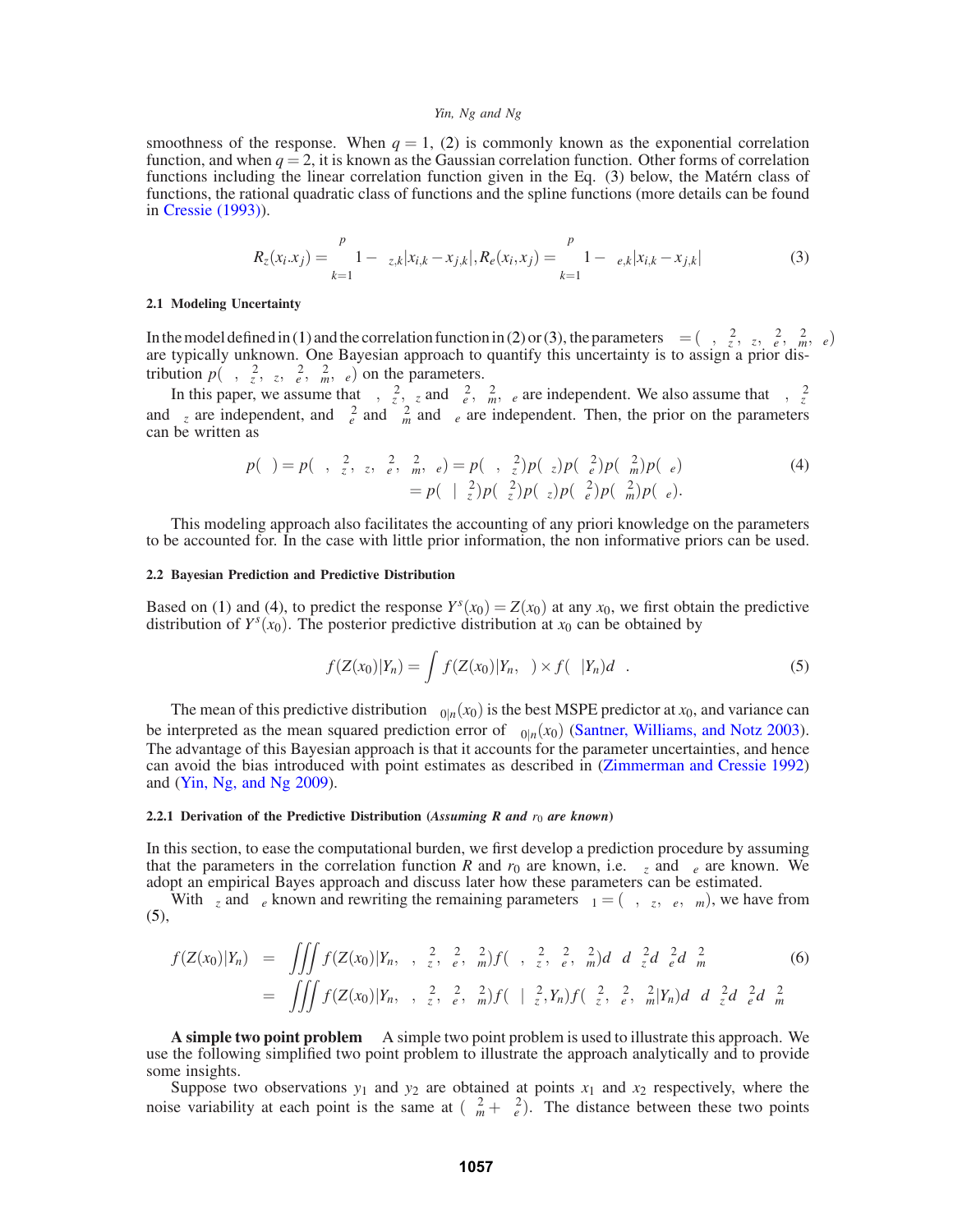



Figure 1: Design of the two point problem.

is  $d$ , and the prediction point  $x_0$  is located at the center of the two points. We further assume that the correlation function between  $Z(x_1)$  and  $Z(x_2)$  is the linear correlation function in Eq. (3), given as  $\rho = 1 - \phi_z d$ . For ease of the integration, we introduce a new parameter  $\tau$  defined as  $\tau = (\sigma_m^2 + \sigma_e^2)/\sigma_z^2$ , indicating loosely the ratio of the error noise to the signal function variation. For computational simplicity, we adopt non informative priors for  $\beta$ ,  $\sigma_z^2$  and  $\tau$  with the following forms:  $p(\beta) = 1, p(\sigma_z^2) = 1/\sigma_z^2, p(\tau) = 1/(2(1+\tau)^2)$ . The priors for  $\beta$  and  $\sigma_z^2$  are similar to the non informative priors proposed in (Santner, Williams, and Notz 2003) for Gaussian random function models of similar forms. The (Jeffreys 1961) prior is adopted for  $\tau$ .

Then the covariance matrix  $\Sigma = \sigma_z^2 R_z + \sigma_z^2 \tau R_e$ , covariance vector  $r(x_0)$ , observation vector  $Y_n$ and the regressor for the observation points and prediction point are given respectively as:

$$
\Sigma = \begin{pmatrix} \sigma_z^2 & \sigma_z^2 \rho \\ \sigma_z^2 & \sigma_z^2 \end{pmatrix} + \begin{pmatrix} \sigma_z^2 \tau & 0 \\ 0 & \sigma_z^2 \tau \end{pmatrix},
$$
  
\n
$$
r = (\frac{1}{2} + \frac{\rho}{2}, \frac{1}{2} + \frac{\rho}{2}),
$$
  
\n
$$
Y_n = (y_1, y_2),
$$
  
\n
$$
F(x) = (1, 1), F(x_0) = 1.
$$
  
\n(7)

The predictive distribution at  $x_0$  can then be derived to be (Proof see Appendix C):

$$
f(Z(x_0)|Y_n) \propto \sqrt{1-\rho^2}(y_1^2+y_2^2-2(y_1+y_2)Z(x_0)+2Z(x_0)^2)^{-1/2}.
$$

Under these modeling assumptions, the predictive distribution at  $x_0$  is a non-central *t*-distribution with mean  $\frac{y_1+y_2}{2}$  and variance  $\frac{(y_1-y_2)^2}{4}$ . Using the mean as the predictor, the prediction of *Z*(*x*<sub>0</sub>) at point  $x_0$  is given as  $\frac{y_1+y_2}{2}$  and the MSPE of this predictor is  $\frac{(y_1-y_2)^2}{4}$ . With the linear correlation function and the non-informative priors, this result is intuitive as the mean predictor is simply the sample mean between the two observations, and the predictor variance is the sample covariance between these two points. The 100(1- $\alpha$ )% prediction interval is given as  $\frac{y_1+y_2}{2} \pm \frac{(y_1-y_2)^2}{4} \cdot t_{0,\alpha/2}$ .

**A general prior setup** In the remainder of this paper, to avoid improper posteriors, we adopt the following proper hierarchical prior setup

$$
p(\beta | \sigma_z^2) \sim N_p(b_0, \sigma_z^2 V_z)
$$
  
\n
$$
p(\sigma_z^2) \sim IG(\alpha_z, \gamma_z)
$$
  
\n
$$
p(\sigma_e^2) \sim IG(\alpha_e, \gamma_e)
$$
  
\n
$$
p(\sigma_m^2) \sim IG(\alpha_m, \gamma_m)
$$
  
\n
$$
p(\phi_{z,i}) \sim G(a_z, b_z) \text{for } i = 1, 2, ..., k
$$
  
\n
$$
p(\phi_{e,i}) \sim G(a_e, b_e) \text{for } i = 1, 2, ..., k
$$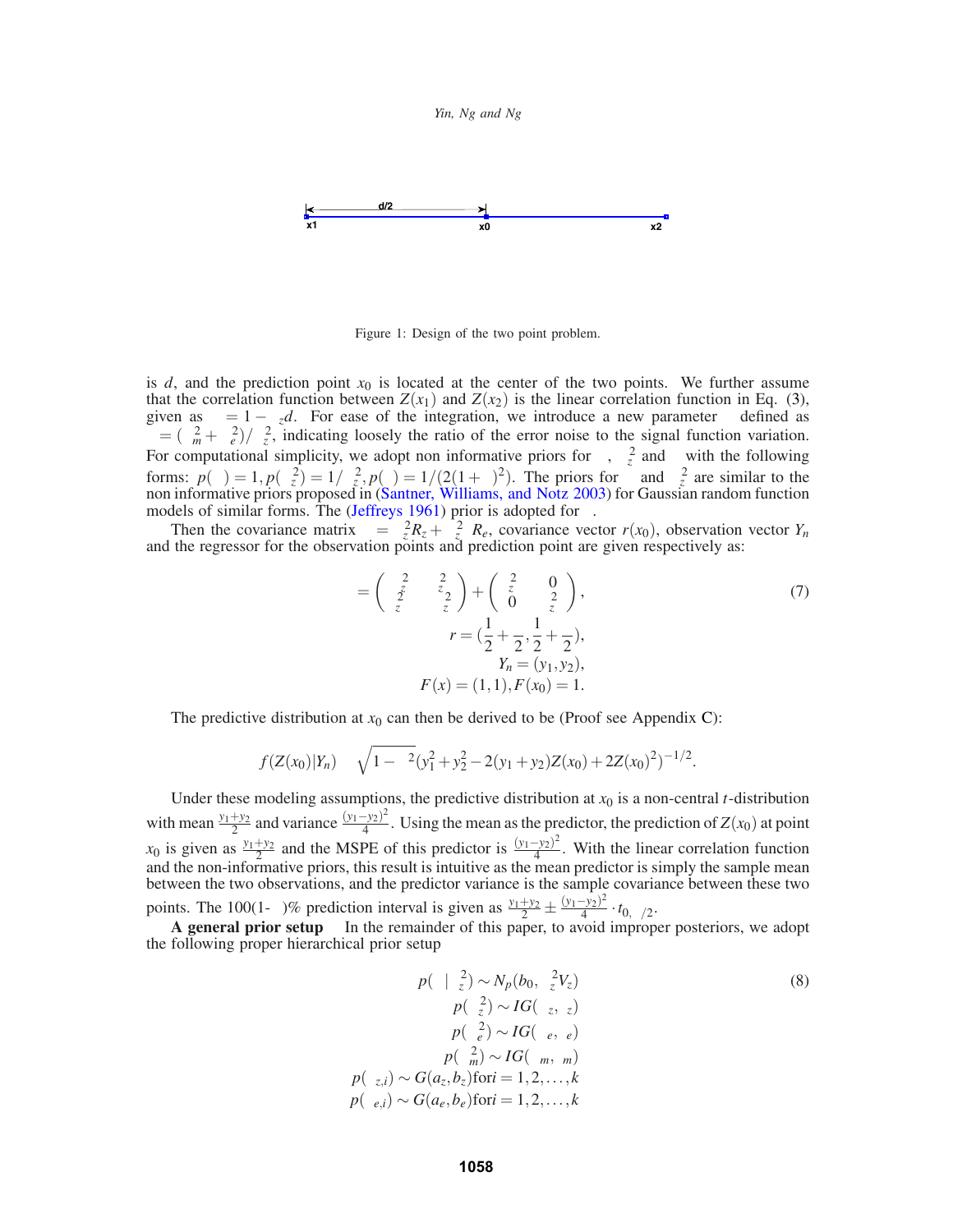where  $N_p(m,K)$  denotes a *p*-dimensional normal with mean *m* and covariance matrix *K*,  $IG(\alpha, \gamma)$ denotes a Inverse Gamma distribution with density function,

$$
p(s) = \frac{\gamma^{\alpha}}{\Gamma(\alpha)} s^{-(\alpha+1)} e^{-(\frac{\gamma}{s})}, s > 0, \alpha, \gamma > 0,
$$

and  $G(a, b)$  denotes the gamma distribution with density function

$$
p(s) = \frac{b^a}{\Gamma(a)} s^{a-1} e^{-bs}, s > 0, a, b > 0.
$$

The selection of the prior distributions follows the conjugate prior for the Gaussian Random Process in Gelman et al. (2003) and similar prior setting can be found in (Santner, Williams, and Notz 2003).

**A further simplification when**  $\tau$  is known Assuming  $\tau$  is known (we discuss the estimation of  $\tau$  in the next subsection), we obtain the following proposition. **Proposition 1**:

Assuming that  $\phi_z$ ,  $\phi_e$  and  $\tau$  are known, the predictive distribution at  $x_0$ , is a non-central t distribution

$$
Z(x_0)|y_n \sim T_1(\alpha_{z|y_n}, \mu(x_0)|y_n, \sigma_{|y_n}^2(x_0)|y_n, \phi_z, \phi_e, \tau)
$$

where

$$
\alpha_{z|y_n}=n+2\alpha_z,
$$

$$
\mu_{|y_n}(x_0) = F(x_0)\lambda/M + c_z^T(x_0)R^{-1}(y_n - F(x)\lambda/M),
$$

and

$$
\sigma_{|y_n}^2(x_0) = \frac{2\gamma_z + y_n^T R^{-1} y_n + b_0^T V_0^{-1} b_0 - \lambda^T \lambda / M}{\alpha_{z|y_n}} (1 - c_z^T(x_0) R^{-1} c_z(x_0) + h^T h / M),
$$

with

$$
\lambda = F^T R^{-1} Y_n + b_0 V_0^{-1}, M = F^T R^{-1} F + V_0^{-1}, h = r_z^T(x_0) R^{-1} F - F^T(x_0).
$$

The proof of the Proposition 1 is given in the Appendix A.

Based on the above, a 100(1- $\alpha$ )% prediction interval for any point  $x_0$  is given as  $\mu(x_0)_{|y_n} \pm \sigma_{|y_n|}^2(x_0) \cdot t_{\alpha_{z|y_n}/2, \alpha/2}$ , where  $t_{\alpha_{z|y_n}/2, \alpha/2}$  is a univariate non central t distribution with  $\alpha_{z|y_n}/2$ of freedom.

**Estimation of parameters in** *R*,  $r_0$  **and**  $\tau$ 

The results from the above sections are based on the assumption that the parameters  $\phi_z$ ,  $\phi_e$ , and  $\tau$  are known. We adopt an empirical Bayes approach here by estimating these parameters for computational convenience. Here we propose an approach on how to estimate these parameters using the maximum likelihood method. This is similar to the approach taken by (Wang, Chen, and Tsui 2009). In Section 2.2, we consider a fully Bayesian approach which explicitly incorporates the uncertainties of these parameters in the modeling framework and propose a MCMC approach to derive the predictive distribution.

The maximum likelihood estimates for  $\phi_z$ ,  $\phi_e$ , and  $\tau$  are the parameter values that maximize the marginal likelihood  $f(Y_n | \phi_z, \phi_e, \tau)$ . Hence,

$$
\{\hat{\phi}_z, \hat{\phi}_e, \hat{\tau}\} = \underset{\phi_z, \phi_e, \tau}{arg \max} f(y_n | \phi_z, \phi_e, \tau)
$$

This can be solved using standard optimization functions in MATLAB.

An alternative approach to using the above maximum likelihood approach is to first estimate posterior distribution of the parameters  $\phi_z$ ,  $\phi_e$ , and  $\tau$ , and then using the posterior mean or mode of these distributions to estimate  $\phi_z$ ,  $\phi_e$ , and  $\tau$ . A similar approach to estimate these parameters is taken by Qian and Wu (2008).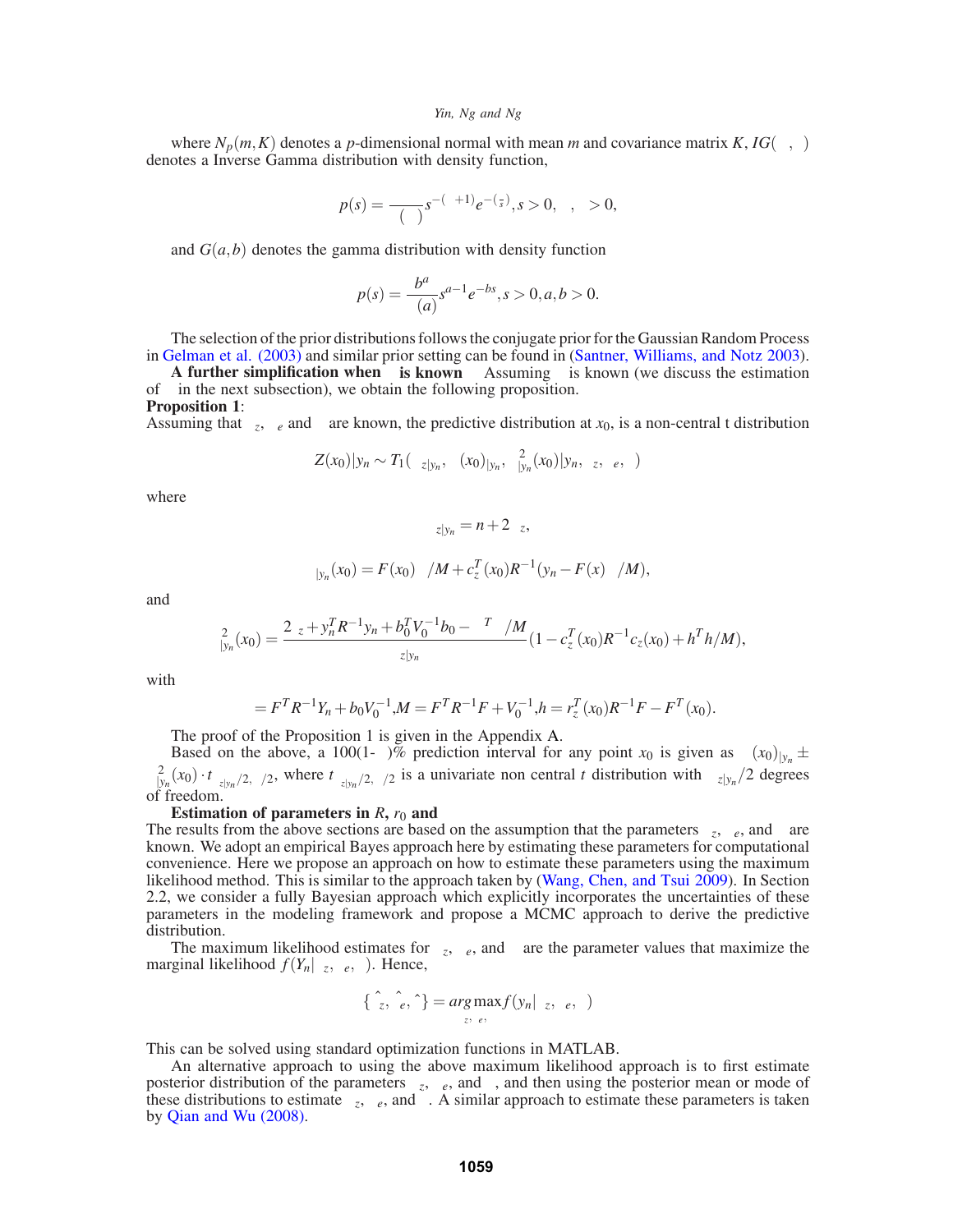### **2.2.2 A General Approach to Deriving the Predictive Distribution (when all the parameters are unknown)**

In general, the integration in (5) can be done numerically. Assuming the prior setup in (8), full conditionals  $f(\phi_z, \phi_e | Y_n, \sigma_z^2, \sigma_e^2, \sigma_m^2)$  and  $f(\sigma_z^2, \sigma_e^2, \sigma_m^2 | Y_n, \phi_z, \phi_e)$  are obtainable (see Appendix B), and a Markov chain Monte Carlo approach can be applied in the following manner:

- **1** Set an initial starting value for  $(\sigma_z^2, \sigma_e^2, \sigma_m^2)^0$ ,  $(Z(x_0))^0$
- **2** Sample  $(\phi_z, \phi_e)^i$  from  $f(\phi_z, \phi_e|y_n, (Z(x_0))^{i-1}, (\sigma_z^2, \sigma_e^2, \sigma_m^2)^{i-1})$
- **3** Sample  $(\sigma_z^2, \sigma_e^2, \sigma_m^2)^i$  from  $f(\sigma_z^2, \sigma_e^2 | y_n, (Z(x_0))^{i-1}, (\phi_z, \phi_e)^i)$
- **4** Sample  $Z(x_0)^i$  from  $f(Z(x_0)|y_n,(\sigma_z^2,\sigma_e^2,\sigma_m^2)^i,(\phi_z,\phi_e)^i)$
- **5** Repeat steps 2 to 4 until the chain has converged

6 Approximate  $\mu_{|n}(x_0)$  by  $\mu_{|n} = \frac{\sum_{i=k-m}^{k} Z(x_0)^i}{(k-m)}$  and  $\sigma_s |n^2(x_0)$  by  $\sigma_s \hat{n}^2 = \frac{\sum_{i=k-m}^{k} (Z(x_0)^i - \mu_{|n})^2}{(k-m)-1}$ .

The prediction interval for the predictor  $\mu_{\vert n}$  can be obtained from the  $\frac{\alpha}{2}$  and  $1-\frac{\alpha}{2}$  quantiles of the  $Z(x_0)^t$  samples.

For the assessing of the convergence in step 5, related discussions can be found in (Gilks et al. 1996) and (Gelman, Carlin, Stern, and Rubin 2003). The running time of the algorithm can also be reduced by selecting appropriate starting points. Any prior information can be used to guide the selection of the starting points to increase the algorithm's efficiency. For example, the conditional distribution can be roughly plotted in certain cases to provide some useful insights into the starting point.

To illustrate this general Bayesian metamodeling approach with the MCMC, a numerical example is conducted in the next section. In the Bayesian analysis of these examples, we use general "vague" hyperparameter settings for the priors similar to those adopted in Qian and Wu (2008). Specifically, we chose a "vague" prior of  $IG(2, 1)$  for  $\sigma_z^2$ ,  $\sigma_e^2$ ,  $\sigma_m^2$ , and the "location-flat" prior  $N(0, \sigma_z^2)$  for the  $\beta$ , and  $G(2,1)$  for the  $\phi_z, \phi_e$ .

## **3 NUMERICAL EXAMPLE**

The M/M/1 queue system is a typical stochastic system which is widely studied in the literature. Since the expected waiting time for the M/M/1 system has a closed form, it is easy to compare the model's performance with the true performance. In this stochastic simulation system, we treat traffic rate as the input and the expected waiting time as the output.

Furthermore, in order to study the effect of the noise level on the parameter estimates and predictions, we compare our predictive model with that of the Modified Nugget Effect Kriging (MNEK) model ((Yin, Ng, and Ng 2008)). Since the mathematical forms of the MNEK and the stochastic kriging model are equivalent, we will make the comparison only with MNEK.

In this example, we fix the system arrival rate at 1 and vary the traffic rate. The mean of the expected waiting time can be expressed as a function of traffic rate *x*:

$$
\mu_t = \frac{x}{1-x}
$$

For the experimental design, 17 observation points are evenly located at  $x = 0.05, 0.10, \ldots, 0.80, 0.85$ , where the traffic rate x is considered to be the input of the simulation model. For each observation point, we make 100 replications and take the sample mean and sample variance as the simulation outputs. Based on the 17 sets of input-outputs combinations, we build the MNEK and the Bayesian approach for kriging metamodeling (BK). After that, both models are tested over 1000 evenly distributed prediction points in the sample space. For the modified nugget effect kriging model, the predictor's output is used as the predictive mean and the Mean Squared Prediction Error (MSPE) is used as the predictive variance. For the Bayesian approach for kriging, the predictive mean and predictive variance are approximated over all the MCMC samples.

As the variability at low traffic rate is small, the additional variability in the parameter estimates is small and insignificant. For this reason, we focus the plot in Figure (2) at the higher traffic regions with  $x > 0.55$ . From Figure (2), we see that the predictive mean given by both MNEK and BK are close to the true mean, while BK gives wider prediction interval than the MNEK. This result can be expected as BK estimates the noise by "borrowing" information from the nearby observed variability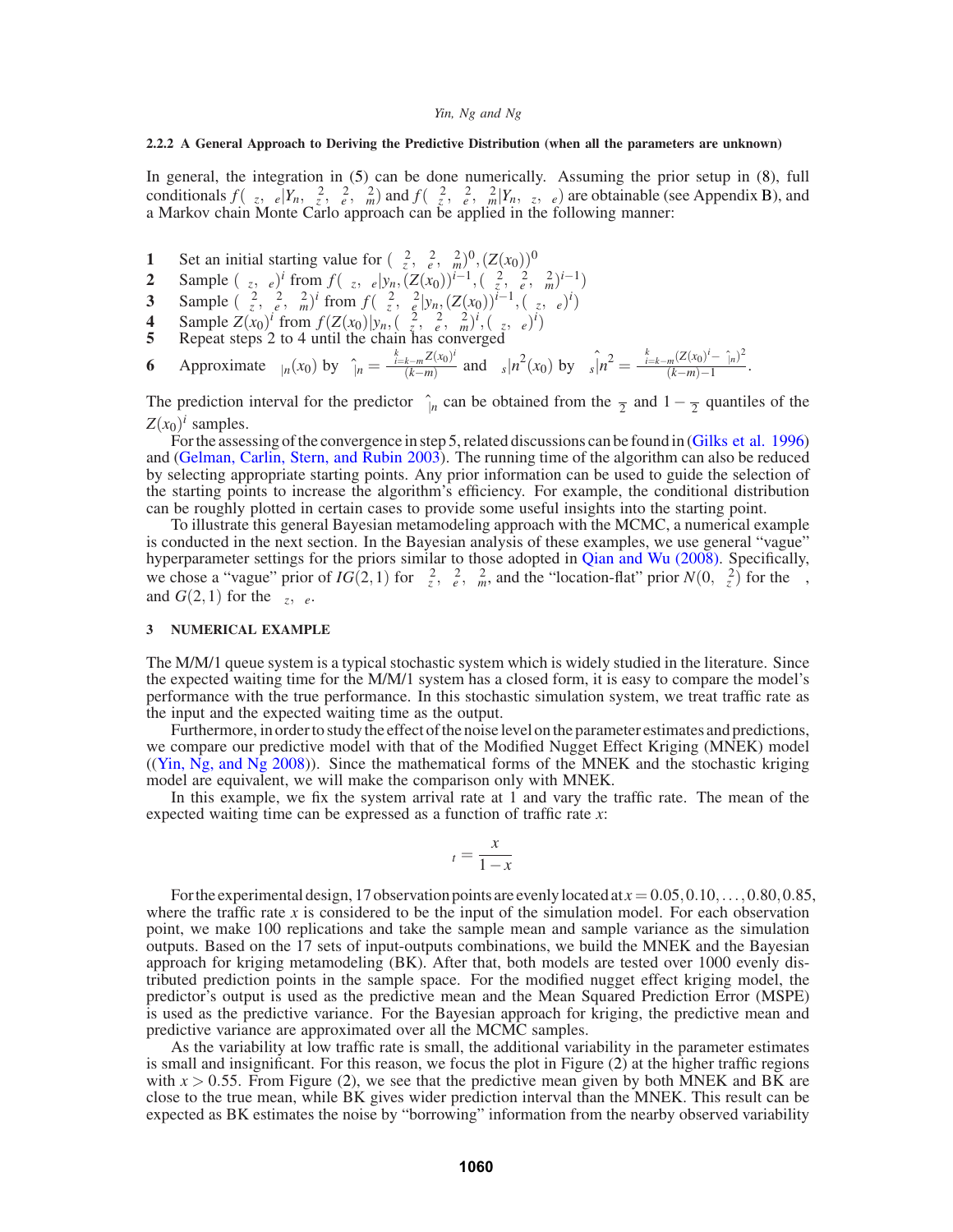



Figure 2: Predictive mean and predictive interval given by MNEK and BK for the M/M/1 example.

and at the same time, takes into account all the parameter estimation uncertainties. This is also aligned with the results provided in (Santner, Williams, and Notz 2003). Furthermore, we can expect that the BK will have a better coverage than the MNEK for the actual simulation runs.



Figure 3: Coverage of the 90% predictive interval for both of the MNEK and BK model for the M/M/1 example.

Figure (3) shows the coverage of the 90% prediction interval for both MNEK and BK models given 1000 actual simulation runs each at the 17 test sites. We can see that the BK has better coverage than the MNEK, especially in the areas with higher variability. Paired t-test are carried out and the results suggest that the difference between the coverage for the MNEK and BK is statistically significant at an alpha level of 0.05. We note that the coverage falls short of the stated level at high traffic level as also observe in Kleijnen and Beers (2010). As for the predictive variance, we see from Fig. (4) that both models underestimate the empirical variance around the area with high variability like from 0.8 to 0.85. BK overestimates the predictive variance in the low traffic region but gives closer results than the MNEK in the high traffic region.

Table 1: Squared difference of the predictive variance given by BK and MNEK for the M/M/1 example.

| Traffic Rate | MNEK                | BK.      |
|--------------|---------------------|----------|
| 0.82         | 8.8E-7              | $2.9E-8$ |
| 0.83         | $3.0E-6$            | $1.1E-7$ |
| 0.84         | 8.1 <sub>E</sub> -6 | $1.1E-6$ |
| 0.85         | 1.8E-5              | 3.7E-6   |
|              |                     |          |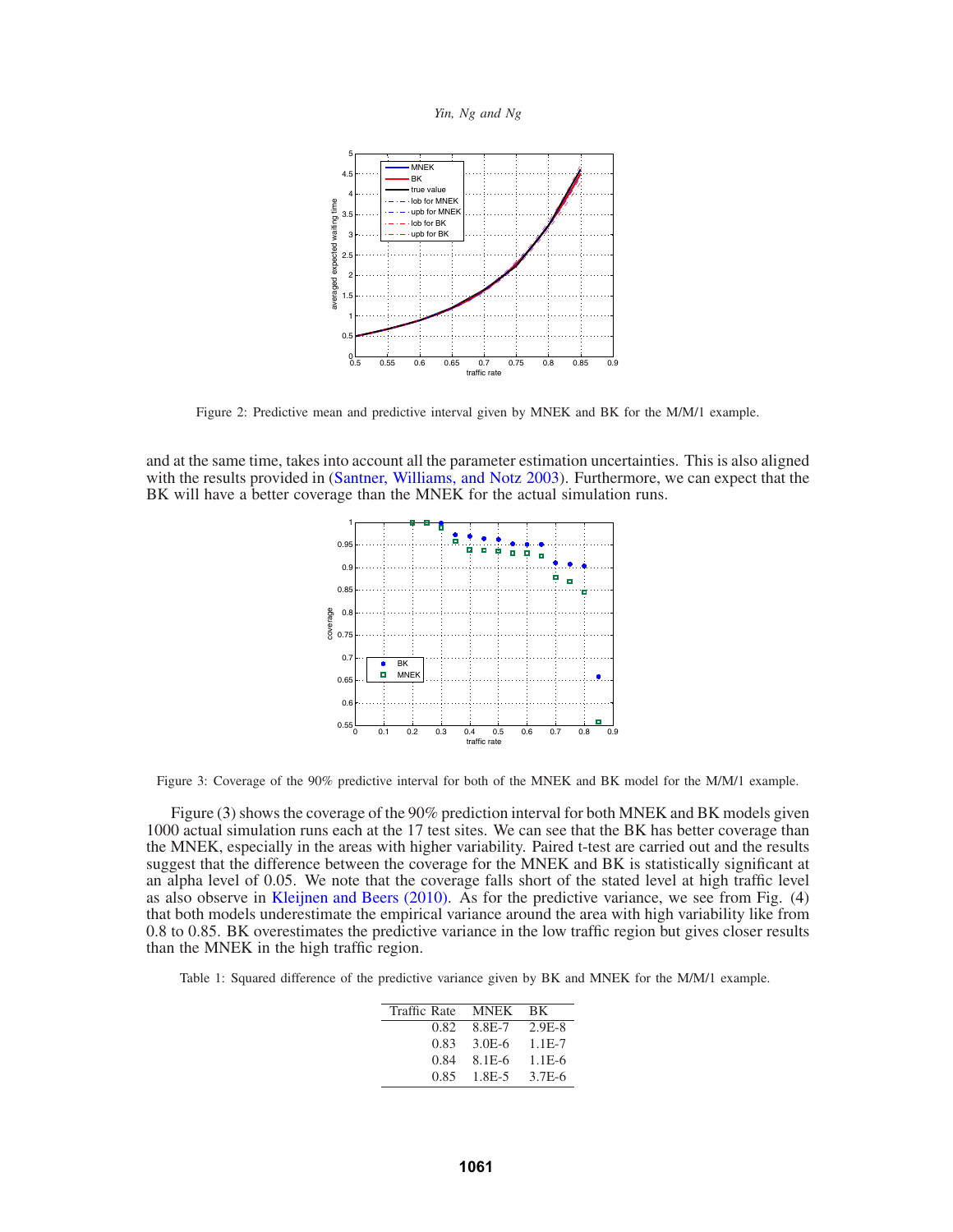



Figure 4: Predictive variance given by MNEK and BK for the M/M/1 example.

The squared differences between the two models' predictive variance and the empirical variance in the high traffic region are also given in Table (1). We can see the squared difference of the models increases as the traffic rate increases, however BK's squared difference increases at a lower rate compared to MNEK.

#### **4 Conclusion**

In this paper, we propose a Bayesian kriging metamodeling approach for stochastic simulation. We model the stochastic simulation outputs as the sum of two different Gaussian random processes with unknown parameters, one to model the mean response surface, and the other the variability. The proposed approach can account for all parameter uncertainties as well as the inherent uncertainty of the simulation model itself. A simple two point example is used to illustrate analytically the basic ideas of the approach. When the ratio of the process variances  $\tau$  is known, we further derive the predictive distribution. We subsequently propose a MCMC approach to address the prediction for the general case. Using the Bayesian predictive approach, the prediction can explicitly incorporate uncertainties in the model parameters and overcome the problems identified in (Yin, Ng, and Ng 2009).

A comparison between the modified nugget effect model and the proposed Bayesian approach for kriging metamodeling are given based on the M/M/1 simulation system. The numerical results suggest that the predictive variance given by the Bayesian approach is closer to the empirical value than the results provided by modified nugget effect model as the Bayesian predictive approach can account for the parameter uncertainties in the model. However, at high traffic rates, the Bayesian approach still underestimates the variability of the actual simulation model. Follow up work includes applying this predictive modeling approach for designing and planning simulation experiments to more efficiently develop and apply metamodels.

### **ACKNOWLEDGMENTS**

This research was partially supported by a research project grant (R-266-000-051-720) funded by the NOL (Neptune Orient Lines) Fellowship Programme in Singapore. The authors also acknowledge the helpful discussions and coding assistance from Ms. Pei Yang.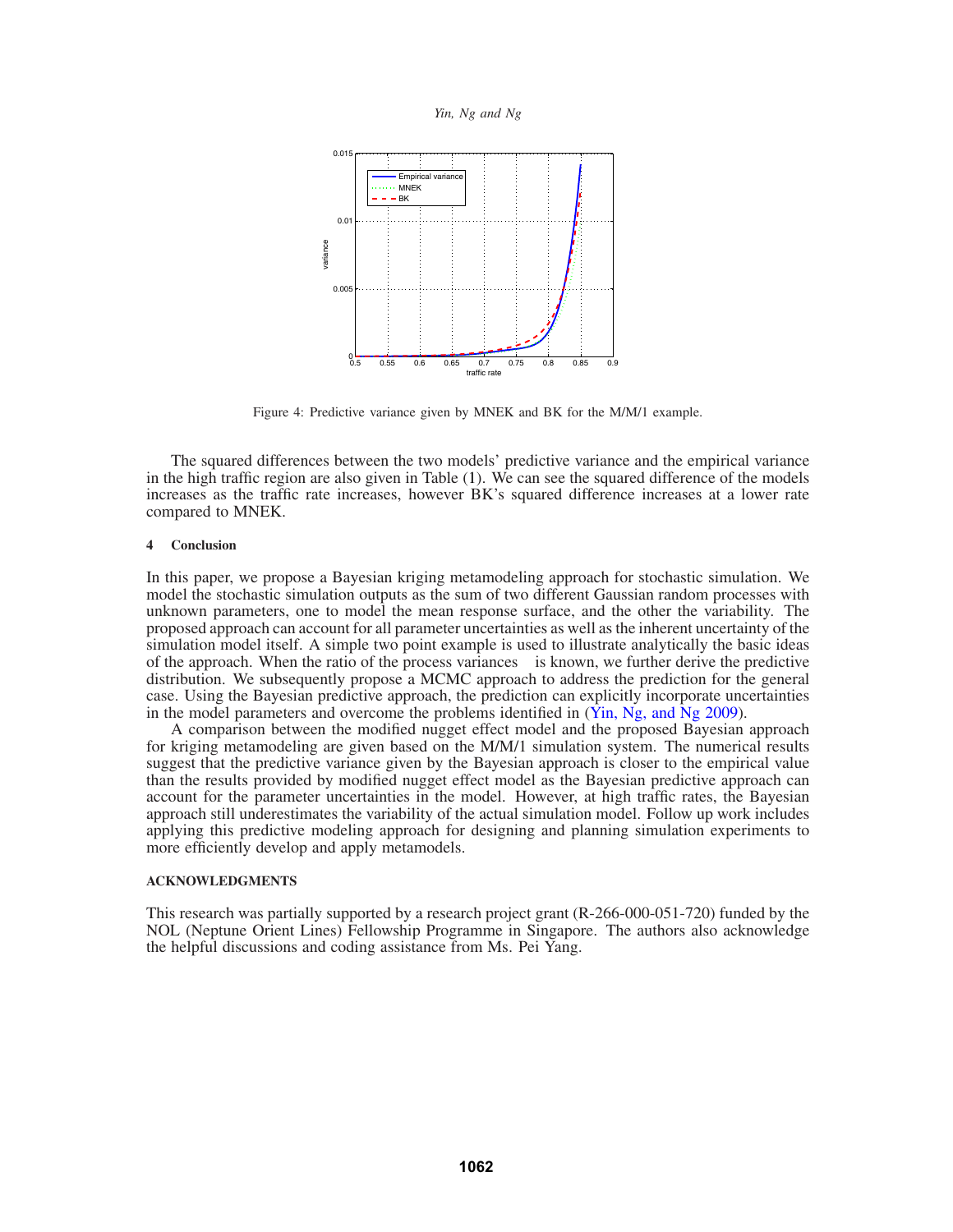## **A Proof for Proposition 1**

If  $\tau$  is known, the posterior distribution in (6) can be given as:

$$
f(Z(x_0|Y_n)) = \iint f(Z(x_0)|Y_n, \beta, \sigma_z^2) f(Y_n|\beta, \sigma_z^2) f(\beta|\sigma_z^2) f(\sigma_z^2) d\beta d\sigma_z^2
$$
  
\n
$$
\propto \iint (\sigma_z^2)^{-1/2} \exp(-\frac{1}{2} \frac{Z(x_0) - F^T(x)\beta - r_z^T(x_0)\Sigma^{-1}(Y_n - F(x)\beta)}{\sigma_z^2 - r_z^T(x_0)\Sigma^{-1}r_z(x_0)})^2
$$
  
\n
$$
(\sigma_z^2)^{-(p+1)/2} \exp(-\frac{1}{2}(Y_n - F^T(x)\beta)^T\Sigma^{-1}(Y_n - F^T(x)\beta))
$$
  
\n
$$
(\sigma_z^2)^{-\alpha - n/2 - 1} \exp(-\frac{1}{2} * (\beta - b_0)^T \frac{V_0^{-1}}{\sigma_z^2} (\beta - b_0)) \exp(-\frac{1}{2} \frac{\gamma_z}{\alpha_z}) d\beta d\sigma_z^2
$$
  
\n
$$
= \iint \exp(-\frac{1}{2} \beta^T A \beta + B^T \beta) \exp(-\frac{1}{2} \frac{\gamma_z}{\alpha_z}) (\sigma_z^2)^{-\alpha_z - n/2 - 3/2 - (p+1)/2}
$$
  
\n
$$
\exp(-\frac{1}{2} (\frac{p'p}{\sigma_z^2 - r_z^T(x_0)\Sigma^{-1}r_z(x_0)} + Y_n^T \Sigma^{-1}Y_n + b_0^T \frac{V_0^{-1}}{\sigma_z^2} b_0) + \gamma_z) d\beta d\sigma_z^2
$$
  
\n
$$
= \int (\sigma_z^2)^{-\alpha_z - n/2 - 3/2} \sqrt{\det 2\pi A^{-1}} \exp(\frac{1}{2} B^T A^{-1} B - \frac{1}{2} (\frac{p'p}{\sigma_z^2 - r_z^T(x_0)\Sigma^{-1}r_z(x_0)} + Y_n^T \Sigma^{-1}Y_n + b_0^T \frac{V_0^{-1}}{\sigma_z^2} b_0 + \gamma_z)) d\sigma_z^2
$$

where

$$
A = (\frac{k^T k}{\sigma_z^2 - r_z^T (x_0) \Sigma^{-1} r_z (x_0)} + F^T (x) \Sigma^{-1} F(x) + \frac{V_0^{-1}}{\sigma_z^2})
$$
  
\n
$$
B = (\frac{p^T k}{\sigma_z^2 - r_z^T (x_0) \Sigma^{-1} r_z (x_0)} + Y_n^T (x) \Sigma^{-1} F(x) + \frac{b_0 V_0^{-1}}{\sigma_z^2})
$$
  
\n
$$
p = Z(x_0) - r_z^T (x_0) \Sigma^{-1} Y_n
$$
  
\n
$$
k = r_z^T (x_0) \Sigma^{-1} Y_n - F^T (x_0)
$$
  
\n
$$
\Sigma = \sigma_z^2 R_z + \sigma_e^2 R_e + \sigma_m^2 = \sigma_z^2 (R_z + \tau R_e) = \sigma_z^2 R
$$
  
\n
$$
r_z(x_0) = \sigma_z^2 c_z(x_0)
$$

Collecting all terms involving  $\sigma_z^2$ , we have:

$$
f(Z(x_0)|Y_n) \propto \int (\sigma_z^2)^{-\alpha_z - n/2 - 3/2} \exp(-\frac{\Omega}{\sigma_z^2}) d\sigma_z^2
$$
  
 
$$
\propto \Omega^{-\alpha_z - n/2 - 1/2}
$$

where

$$
\Omega = \left(\frac{1}{2}B^{T}A^{-1}B - \frac{1}{2}\left(\frac{p'p}{\sigma_{z}^{2} - r_{z}^{T}(x_{0})\Sigma^{-1}r_{z}(x_{0})} + Y_{n}^{T}(R_{z} + \tau R_{e})^{-1}Y_{n} + b_{0}^{T}V_{0}^{-1}b_{0} + \gamma_{z}\right)\right)
$$
\n
$$
= 1 + \frac{1}{2\alpha + n} \frac{(Z(x_{0}) - \mu_{p}(x_{0}))^{2}}{\sigma_{p}^{2}(x_{0})}
$$
\n
$$
\mu_{p}(x_{0}) = F(x_{0})\lambda/M + c_{z}^{T}(x_{0})R^{-1}(y_{n} - F(x)\lambda/M)
$$
\n
$$
\sigma_{p}^{2}(x_{0}) = \frac{2\gamma_{z} + y_{n}^{T}R^{-1}y_{n} + b_{0}^{T}V_{0}^{-1}b_{0} - \lambda^{T}\lambda/M}{2\alpha_{z} + n} (1 - c_{z}^{T}(x_{0})R^{-1}c_{z}(x_{0}) + h^{T}h/M)
$$
\n
$$
M = F^{T}R^{-1}F_{n} + b_{0}V_{0}^{-1}
$$
\n
$$
M = F^{T}R^{-1}F + V_{0}^{-1}
$$
\n
$$
h = r_{z}^{T}(x_{0})R^{-1}F - F^{T}(x_{0})
$$

# **B Posterior distribution of the parameters**

The posterior distribution of the parameters  $(\sigma_z^2, \sigma_e^2, \sigma_m^2)$  can be given as:

$$
f(\sigma_z^2, \sigma_e^2, \sigma_m^2 | Y_n) = \iiint f(\beta, \sigma_z^2, \sigma_e^2, \sigma_m^2, \phi_z, \phi_e | Y_n) d\beta d\phi_z d\phi_e
$$
  

$$
\sim \iiint f(Y_n | \beta, \sigma_z^2, \sigma_e^2, \sigma_m^2, \phi_z, \phi_e) f(\beta | \sigma_z^2) f(\sigma_z^2) f(\sigma_e^2) f(\sigma_m^2) f(\phi_z) f(\phi_e) d\beta d\phi_z d\phi_e
$$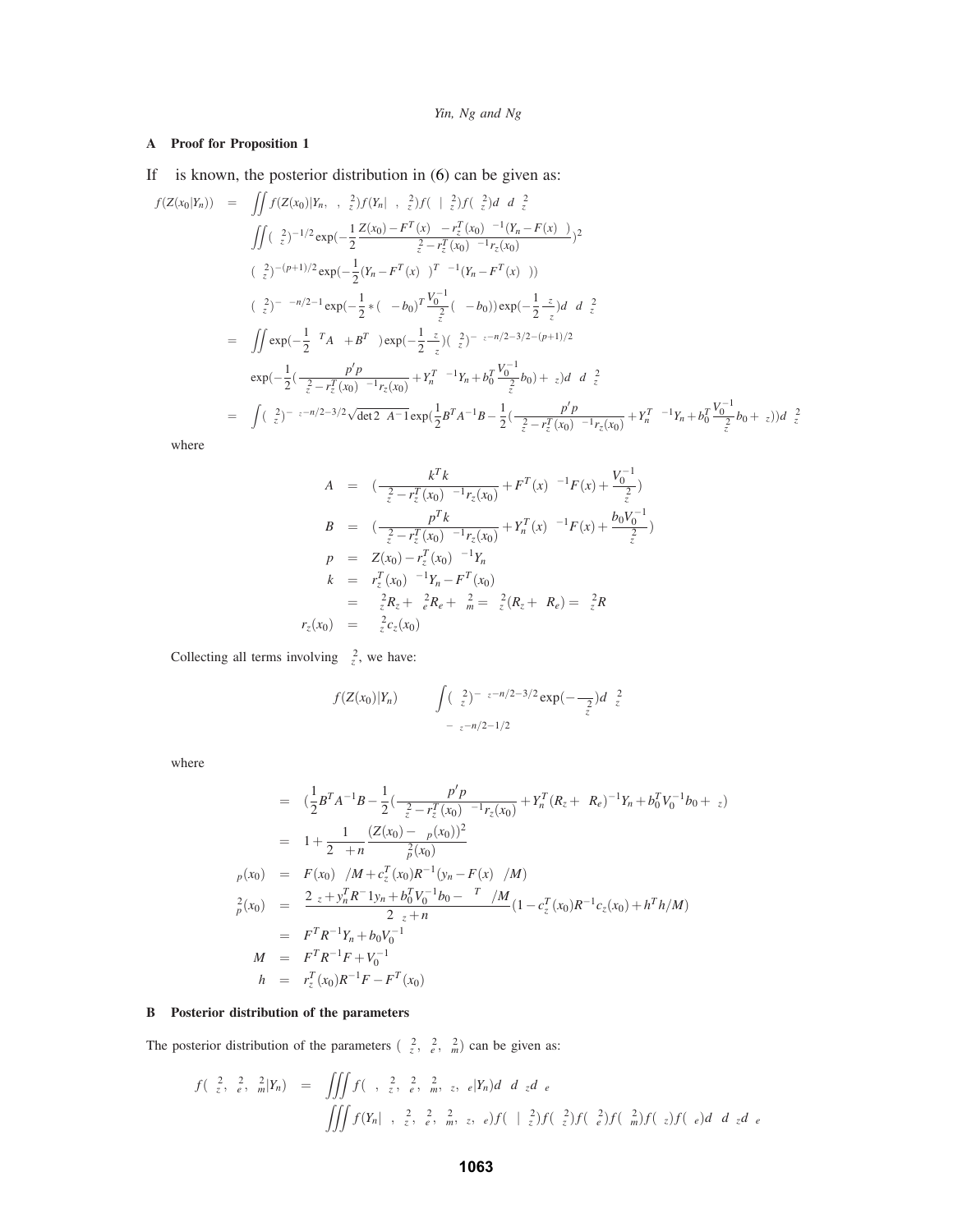The same for the parameters  $(\phi_z, \phi_e)$ :

$$
f(\phi_z, \phi_e|Y_n) = \iiint f(\beta, \sigma_z^2, \sigma_e^2, \sigma_m^2, \phi_z, \phi_e|Y_n) d\beta d\sigma_z^2 d\sigma_e^2 d\sigma_m^2 s
$$
  
 
$$
\propto \iiint f(Y_n|\beta, \sigma_z^2, \sigma_e^2, \sigma_m^2, \phi_z, \phi_e) f(\beta|\sigma_z^2) f(\sigma_z^2) f(\sigma_e^2) f(\sigma_m^2) f(\phi_z) f(\phi_e) d\beta d\sigma_z^2 d\sigma_m^2 d\sigma_m^2
$$

The integrand above can be derived given the prior distribution in (8):

$$
I(Y_n, \beta, \sigma_z^2, \sigma_m^2, \phi_z, \phi_e) = f(Y_n | \beta, \sigma_z^2, \sigma_m^2, \phi_z, \phi_e) f(\beta | \sigma_z^2) f(\sigma_z^2) f(\sigma_e^2) f(\sigma_m^2) f(\phi_z) f(\phi_e)
$$
  
\n
$$
f(Y_n | \beta, \sigma_z^2, \sigma_e^2, \sigma_m^2, \phi_z, \phi_e) \propto (\det \Sigma)^{-1/2} \exp(-\frac{1}{2}(Y_n - F\beta)^T \Sigma^{-1}(Y_n - F\beta))
$$
  
\n
$$
f(\beta | \sigma_z^2) \propto (\sigma_z^2)^{-1/2} \exp(-\frac{1}{2}(\beta - b_0)^T \frac{V_0^{-1}}{\sigma_z^2}(\beta - b_0))
$$
  
\n
$$
f(\sigma_z^2) \propto \exp(-\frac{\gamma_z}{\sigma_z^2})(\sigma_z^2)^{-\alpha_z+1}
$$
  
\n
$$
f(\sigma_e^2) \propto \exp(-\frac{\gamma_e}{\sigma_e^2})(\sigma_e^2)^{-\alpha_e+1}
$$
  
\n
$$
f(\sigma_m^2) \propto \exp(-\frac{\gamma_m}{\sigma_m^2})(\sigma_m^2)^{-\alpha_m+1}
$$
  
\n
$$
f(\phi_z) \propto \exp(-b_z\phi_z)(\phi_z)^{a_z-1}
$$
  
\n
$$
f(\phi_e) \propto \exp(-b_e\phi_e)(\phi_e)^{a_e-1}
$$

Rearrange all the parameters,

$$
f(\sigma_z^2, \sigma_e^2, \sigma_m^2 | Y_n) = \iiint I(Y_n, \beta, \sigma_z^2, \sigma_e^2, \sigma_m^2, \phi_z, \phi_e) d\beta d\phi_z d\phi_e
$$
  
\n
$$
\propto \iint (\det M\Sigma)^{-1/2} \exp(\frac{1}{2}\sigma_z^2 \lambda^T M^{-1} \lambda - Y_n^T \Sigma^{-1} Y_n - b_0^T V_0^{-1} b_0 - \frac{\gamma_z}{\sigma_z^2} - \frac{\gamma_e}{\sigma_m^2})
$$
  
\n
$$
(\sigma_z^2)^{1/2 - \alpha_z} (\sigma_e^2)^{1 - \alpha_e} (\sigma_m^2)^{1 - \alpha_m} \exp(-b_z \phi_z - b_e \phi_e) (\phi_z)^{a_z - 1} (\phi_z)^{a_e - 1} d\phi_z d\phi_e
$$
  
\n
$$
f(\phi_z, \phi_e | Y_n) = \iiint I(Y_n, \beta, \sigma_z^2, \sigma_e^2, \sigma_m^2, \phi_z, \phi_e) d\beta d\sigma_z^2 d\sigma_e^2 d\sigma_m^2
$$
  
\n
$$
\sim \iint (\det M\Sigma)^{-1/2} \exp(\frac{1}{2}\sigma_z^2 \lambda^T M^{-1} \lambda - Y_n^T \Sigma^{-1} Y_n - b_0^T V_0^{-1} b_0 - \frac{\gamma_z}{\sigma_z^2} - \frac{\gamma_e}{\sigma_e^2} - \frac{\gamma_m}{\sigma_m^2})
$$
  
\n
$$
(\sigma_z^2)^{1/2 - \alpha_z} (\sigma_e^2)^{1 - \alpha_e} (\sigma_m^2)^{1 - \alpha_m} \exp(-b_z \phi_z - b_e \phi_e) (\phi_z)^{a_z - 1} (\phi_z)^{a_e - 1} d\sigma_z^2 d\sigma_e^2 d\sigma_m^2
$$

where

$$
\lambda = F^T R^{-1} Y_n + b_0 V_0^{-1} , M = F^T R^{-1} F + V_0^{-1}
$$

As for the direct sampling from these two posterior distribution can be difficult, we adopt the rejection-acceptance method for the posterior distribution sampling within the Gibbs loop for the MCMC implement.

# **C Details of the two-point example**

Assuming the non informative prior (Jefferys Prior):

$$
p(\beta) = 1, p(\sigma_z^2) = 1/\sigma_z^2, p(\tau) = 1/(2(1+\tau)^2)
$$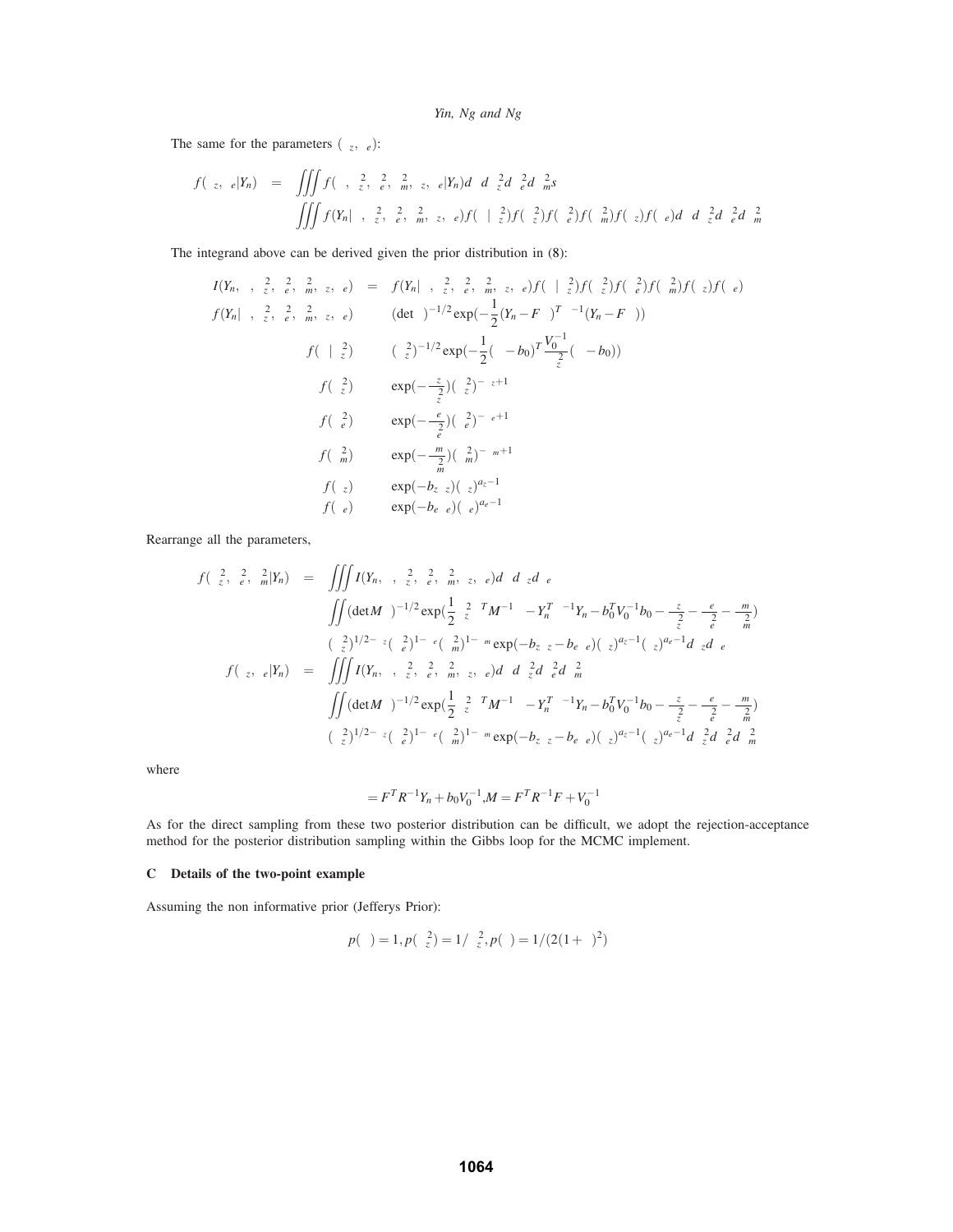With the covariance matrix Σ, correlation vector  $r(x_0)$ , observation vector  $Y_n$ , and regressors  $F(x)$  and  $F(x_0)$  given in Eq. (7), following the steps in Proposition 1, we get:

$$
p = Z(x_0) - r_z^T(x_0) \Sigma^{-1} Y_n = \frac{y_1 (1 + \rho) + y_2 (1 + \rho) - 2Z(x_0)(1 + \rho + \tau)}{2(1 + \rho + \tau)}
$$
  
\n
$$
k = r_z^T(x_0) \Sigma^{-1} Y_n - F^T(x_0) = -\frac{\tau}{1 + \rho + \tau}
$$
  
\n
$$
A = (\frac{k^T k}{\sigma_z^2 - r_z^T(x_0) \Sigma^{-1} r_z(x_0)} + F^T(x) \Sigma^{-1} F(x) + \frac{V_0^{-1}}{\sigma_z^2}) = -\frac{1}{\sigma_z^2} \frac{2(-1 + \rho - \tau)}{-1 + \rho^2 - 2\tau}
$$
  
\n
$$
B = (\frac{p^T k}{\sigma_z^2 - r_z^T(x_0) \Sigma^{-1} r_z(x_0)} + Y_n^T(x) \Sigma^{-1} F(x) + \frac{b_0 V_0^{-1}}{\sigma_z^2}) = -\frac{1}{\sigma_z^2} \frac{2(y_1 + y_2 - y_1 \rho - y_2 \rho + 2Z(x_0 \tau))}{1 - \rho^2 + 2\tau}
$$

Collecting all the terms with  $\tau$ , the posterior distribution can be simplified to:

$$
f(Z(x_0)|Y_n) \propto \int \sqrt{2\pi A^{-1}} \left(\frac{1}{2}B^T A^{-1}B - \frac{1}{2}\left(\frac{p^T p}{1 - c_z^T R^{-1} c_z} + Y_n^T R^{-1} Y_n\right)\right)^{-1/2} d\tau
$$
  

$$
\propto \sqrt{\frac{1 - \rho^2}{y_1^2 + y_2^2 - 2(y_1 + y_2)Z(x_0) + 2Z(x_0)^2}}
$$

#### **REFERENCES**

Ankenman, B., B. L. Nelson, and J. Staum. 2010. Stochastic kriging for simulation metamodeling. *Operations Research (to appear)*.

Cressie, N. 1993. *Statistics for spatial data*. revised ed. New York: Wiley.

- den Hertog, J. P. C. Kleijnen, and A. Y. D. Siem. 2005. The correct kriging variance estimated by bootstrapping. *Journal of the Operational Research Society* 165(3):826–834.
- Gelman, A., J. B. Carlin, H. S. Stern, and D. B. Rubin. 2003. *Bayesian data analysis*. 2nd ed. Boca Raton: Chapman & Hall/CRC.
- Gilks, W. R., S. Richardson, and D. J. Spiegelhalter. 1996. *Markov chain monte carlo in practice*. 1st ed. London: Chapman & Hall.
- Gupta, A., D. Yu, L. Xu, and T. Reinikainen. 2006. Optimal parameter selection for electronic packaging using sequential computer simulations. *Journal of Manufacturing Science and Engineering, Transactions of the ASME* 128:705–715.
- Huang, D., T. T. Allen, W. I. Notz, and N. Zeng. 2006. Global optimization of stochastic black-box systems via sequential kriging meta-models. *Journal of Global Optimization* 34(3):441–466.

Jeffreys, H. 1961. *Theory of probability*. London: Oxford University Press.

- Kleijnen, J. P. C., and W. C. M. V. Beers. 2005. Robustness of kriging when interpolating in random simulation with heterogeneous variances: Some experiments. *European Journal of Operational Research* 30:102–119.
- Kleijnen, J. P. C., and W. C. M. V. Beers. 2010. Monotonicity-preserving bootstrapped kriging metamodels for expensive simulations. *Working paper*.
- Li, Y. F., S. H. Ng, M. Xie, and T. N. Goh. 2010. A systematic comparison of metamodeling techniques for simulation optimization in decision support systems. *Applied Soft Computing (to appear)*.

Matheron, G. 1963. Principle of geostatistics. *Economic Geology* 58:1246–1266.

- Pham, T., and M. Wagner. 1994. Filtering noisy images using kriging, signal processing and its applications. In *Proceedings of the Fifth International Symposium*, ed. J. D. Tew, S. Manivannan, D. A. Sadowski, and A. F. Seila, 184–191. Piscataway, New Jersey: Institute of Electrical and Electronics Engineers, Inc.
- Qian, P. Z. G., and C. F. J. Wu. 2008. Bayesian hierarchical modeling for integrating low-accuracy and high-accuracy experiments. *Technometrics* 50(2):192–204.
- Roshan, J. V. 2006. Limit kriging. *Technometrics* 48 (4): 458–466.
- Santner, T. J., B. J. Williams, and W. I. Notz. 2003. *The design and analysis of computer experiments*. New York: Springer.
- Simpson, T., J. Peplinski, P. Koch, and J. Allen. 2001. Metamodels for computer-based engineering design: Survey and recommendations. *Engineering with Computers* 17:129–150.
- Wang, S., W. Chen, and K. L. Tsui. 2009. Bayesian validation of computer models. *Technometrics* 51 (4): 439–451.
- Wu, H., and F. Sun. 2007. Adaptive kriging control of discrete-time nonlinear systems. *Control Theory & Applications* 1 (3): 646–656.
- Yin, J., S. H. Ng, and K. M. Ng. 2008. Kriging model with modified nugget effect for random simulation with heterogeneous variances. In *In Proceedings of IEEE International Conference on Industrial Engineering and*